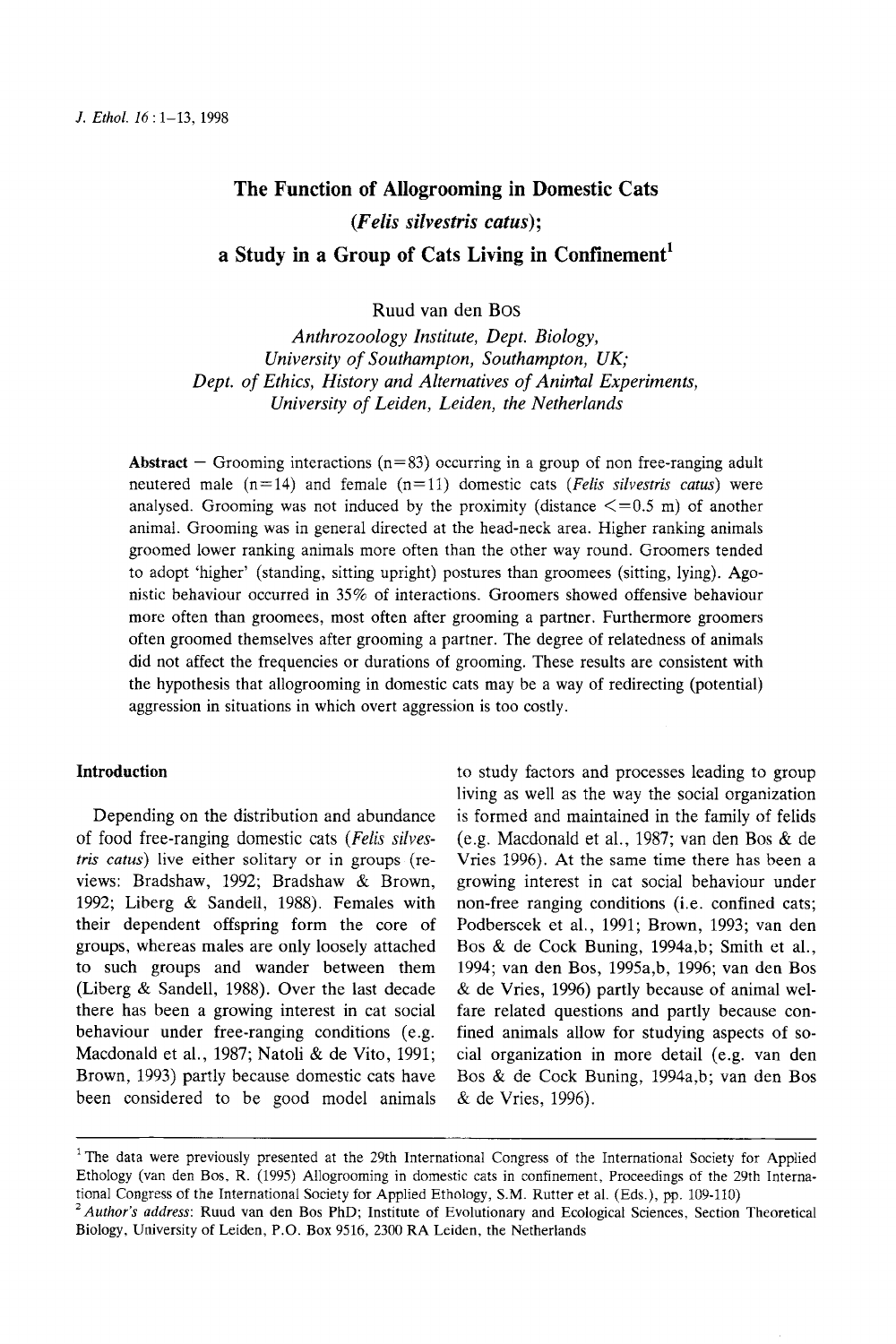One important issue which has been addressed is conflict regulation in group-living conditions (Natoli & de Vito, 1991; van den Bos & de Cock Buning, 1994a). Cats appear to lack formal dominance hierarchies: none of their affiliative behavioural patterns shows a unique one-way distribution with respect to rank-orders based on the outcome of aggressive encounters (van den Bos & de Cock Buning, 1994a,b; van den Bos, 1995a,b). Still, allogrooming, i.e. grooming a conspecific, appears to be an important behavioural pattern in conflict-regulation, that is it appears to play a role in forming and maintaining stability of groups (van den Bos & de Cock Buning, 1994a; van den Bos & de Vries, 1996).

The following has been specifically revealed with respect to allogrooming between adults: (i) allogrooming occurs regardless of sex (male/female), sexual status (intact/neutered) or living conditions (free-ranging/non free-ranging); (ii) the distribution of allogrooming bouts in pairs is asymmetric; (iii) the flow of allogrooming is downrank; (iv) animals receive more bouts of grooming from animals from whom they also receive more bouts of offensive behaviour; (v) allogrooming is associated with behavioural patterns expressing confidence and which are more likely to be shown by highranking animals, such as social sniffing and sniffing rear; (vi) proximity scores of pairs and frequencies of allogrooming in pairs correlate positively; (vii) in groups, mean grooming rate (bouts/h/pair) and density (cats/sqm) correlate positively, while mean agonistic interaction rate (interactions/h/pair) and density correlate negatively, i.e. the higher the density the less aggression and the more allogrooming occurs (Brown, 1993; van den Bos & de Cock Buning, 1994a,b; van den Bos, 1995a,b; van den Bos & de Vries, 1996; van den Bos et al. unpublished data).

The asymmetrical distribution of grooming in pairs and the effect of rank order exclude the possibility that grooming solely serves a hygienic function as has been observed in impala's (Hart & Hart, 1992; Mooring & Hart, 1993). Furthermore the rank order effect excludes the possibility that grooming serves as a way of getting access to and establish relationships with individuals with whom it may be advantageous to affiliate like high ranking individuals — which may give support in future conflicts — as has been repeatedly observed in primates (see e.g. Wilson, 1975; Seyfarth, 1976, 1977, 1980; Goosen, 1980; Hemelrijk, 1990; Hemelrijk & Ek, 1991; Spruijt et al., 1992).

As hypothesized in a previous paper (van den Bos & de Cock Buning, 1994a) allogrooming may be a way of reducing tension between animals which are living near one another. This study addresses this possibility by careful observation and analysis of grooming interactions.

## **Materials and Methods**

## *Animals & Study Area*

The study colony existed since 1988. Cats (European short hairs) were purchased from different breeders and brought together while juvenile. Males were neutered at an age of 6-12 months, females at an age of 12-25 months. The coefficients of relatedness ranged from 0 to 0.632. These coefficients were calculated from breeders' information on which males sired which females (see Brown, 1993 for details on the genealogy of this colony). Males were generally stockier and heavier than females (weight ratio male to female: 1.3; ranges: male: 5-8 kg, female: 4-5.5 kg). At the start of this study eleven females and fourteen males were present. During the study, after 9 sessions, one female was removed from the colony, leaving ten females for the remainder of sessions.

This colony has been studied earlier (March- -June 1991; reported in Brown, 1993). The behavioural characteristics of the animals as well as the rank orders for males and females are therefore well documented. Cats were classified into three ranking categories (high, middle and low) based on informal observations by Brown (1993) and formal analysis of the flow of agonistic behaviour (data in Brown, 1993; cf. van den Bos & de Cock Buning, 1994a).

The group's living quarters consisted of an indoor and outdoor enclosure. The indoor enclosure consisted of two rooms (A: 23 sqm; B: 28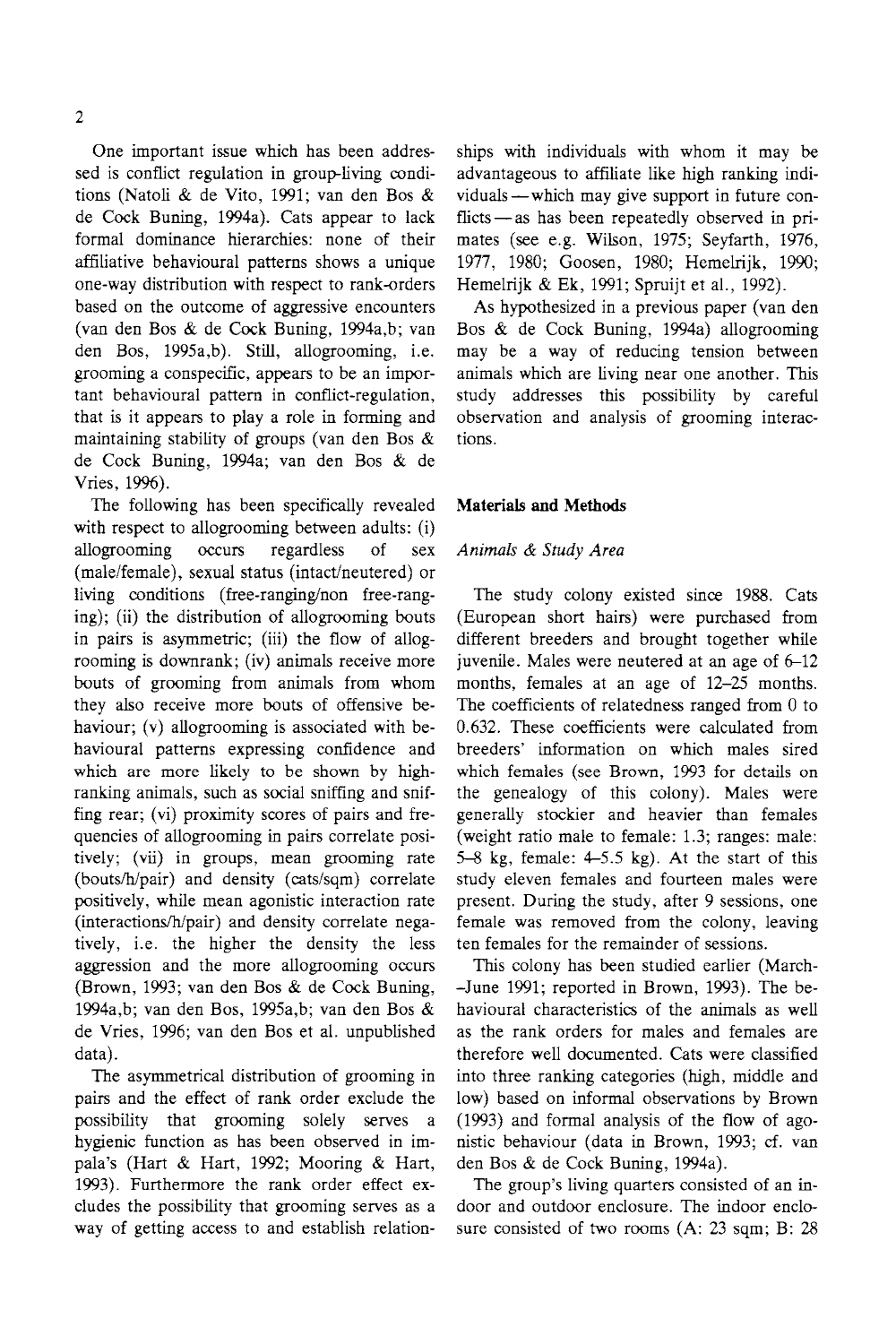sqm) and a corridor (length: 10.8 m; width: 1.3 m; area: 14 sqm) connecting rooms A and B and leading to the outside enclosure. Room A contained shelfs with beds in which cats could sleep, lie, sit etc.. This room also contained litter trays (bedding: wood shavings). Room B contained cages in which cats could lie, sit etc.. The corridor contained a pole with shelfs on which cats could lie, sit etc. as well as a box in which cats could hide. The outside enclosure (96 sqm) contained several elements on which cats could sit, lie (pole with shelfs) or in which they could hide (boxes). Furthermore it contained logs for cats to scratch on. The floor of the outside enclosure was made of tiles (29  $\times$ 29 cm). The population density was 0.16 cat/sqm.

Cats had free access to the outside enclosure during working hours  $(08.00-17:00)$  h). They remained in the inside enclosure at night. Cats were kept on a 12-12 h day-night cycle with lights on from  $08:00-20:00$  h. They were fed dry (SDS; U.K.) and wet food (Whiskas (R)) once daily in the afternoon (after observations took place; see below). Water was available throughout the day in bowls present at various places in the enclosure. Temperature in the inside enclosure was maintained at 21 degrees Celsius; temperature in the outside enclosure varied according to weather conditions.

# *Observational Regimen*

For each recording session cats were moved to the outside enclosure if the weather allowed so. Only during dry weather recording sessions were initiated. Furthermore the floor and the elements on which cats could sit etc. had to be dry. Two litter trays were provided during recording in case cats needed to urinate or defecate. Observations were always made between 11:00 and 15:00 h. The observer was present in the enclosure and recorded the behaviour of the cats using a video camera recorder with zoomlens (Philips Explorer Autofocus CCD VKR6850). Previous observations showed that cats behave somewhat more aggressive and less affiliative towards one another when an observer is present in the enclosure (Brown, 1993). Therefore, in order to avoid too much interference with their behaviour, the cats were familiarized with the presence of an observer during two 1-hour sessions before actual observations started (cf. van den Bos & de Cock Buning, 1994a). During these sessions and throughout the observations the observer did not interact with the cats. The observer recorded all ongoing behaviour from one spot in the enclosure. The camera was focussed on the area most frequently visited by the cats (about one third of the enclosure). Several rehabituation sessions were included when recording sessions were separated too far apart in time (see below). Recording was spread out over a period of 6 months. Sessions were interspersed with recording sessions in room A. The latter sessions were initiated on days different from those in the outside enclosure (van den Bos, in preparation). The temperature in the outside enclosure was determined after each recording session using an ordinary thermometer to assess the effect of temperature on grooming rate (see Troisi & Schino, 1986).

# *Interactions*

An interaction was considered to have started when a cat clearly and unambiguously approached another  $cat \rightarrow$  approach: moving clearly towards another cat--or invited another cat for an interaction by e.g. rolling in front of another cat. The cat which started the interaction (approaching another cat or rolling in front of another cat) was labelled the initiator, its partner the recipient. If cats started to groom one another while sitting or lying close together (no approach or invitation) the cat which delivered the first bout of grooming was called the initiator.

The distance between the cats at the start of the interaction was split into two categories: start from within 0.5 m (proximity: a cat's body length; van den Bos & de Cock Buning, 1994a) and start from a distance of more than 0.5 m.

During the interaction four behavioural pattems of the initiator and recipient were recorded (Table 1A) using the programme 'The Observer' (v2.0; Noldus Information Technology, Wageningen, the Netherlands). One extra category of behaviour was added, i.e. 'other be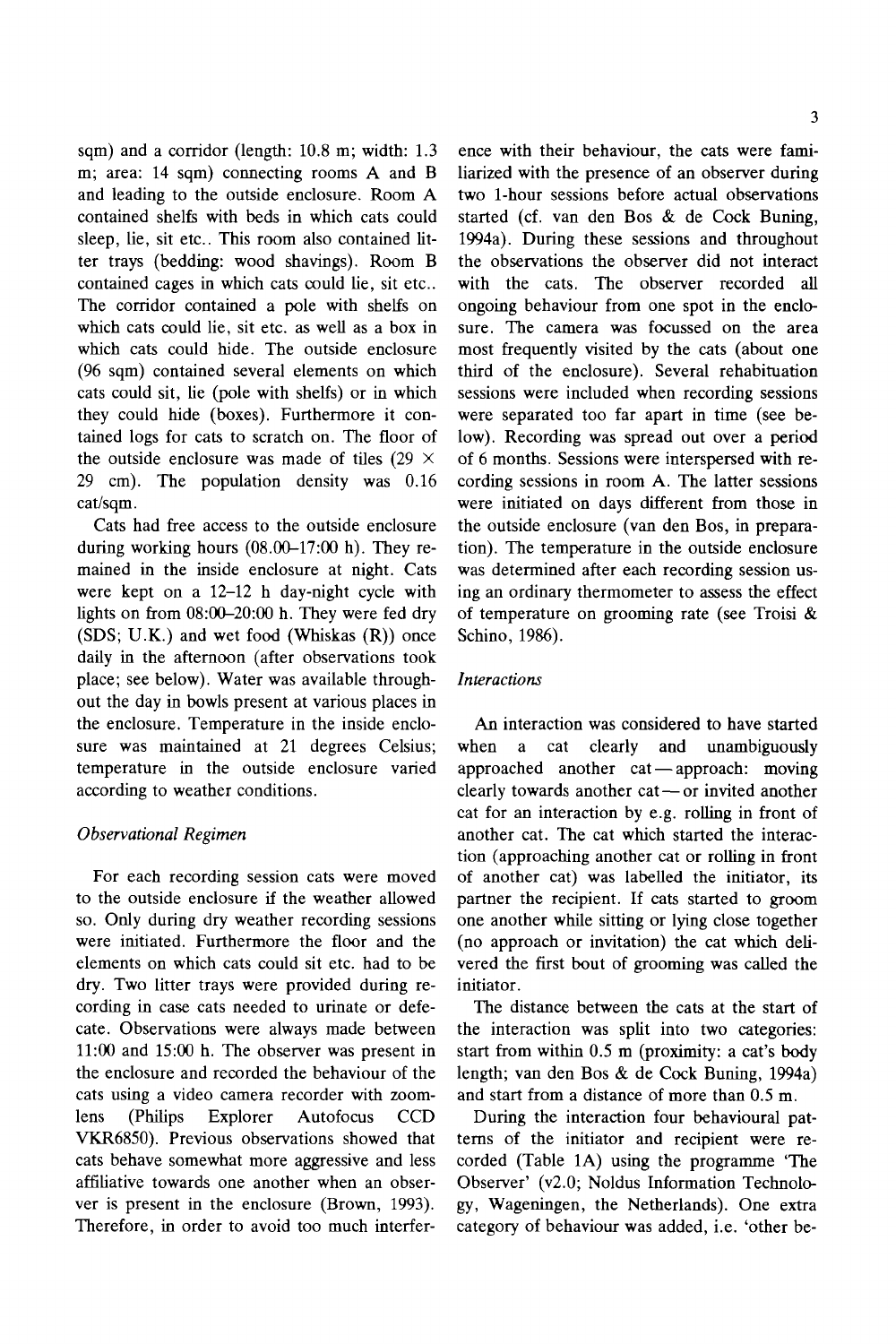Table 1. Ethogram used in this study (after van den Bos & de Cock Buning, 1994a; UK Cat Behaviour Working Group, 1991). In parentheses the abbreviations which are used in the tables are shown.

(A): BEHAVIOURS

| Behaviour                | Description                                                                                                                                                                                                                                                                                                                            |  |  |
|--------------------------|----------------------------------------------------------------------------------------------------------------------------------------------------------------------------------------------------------------------------------------------------------------------------------------------------------------------------------------|--|--|
| allogrooming (GC)        | licking the fur of another cat;                                                                                                                                                                                                                                                                                                        |  |  |
| autogrooming (GS)        | cat licking its own fur (including wiping head region with paw after licking<br>$paw$ );                                                                                                                                                                                                                                               |  |  |
| Offensive behaviour (OF) | combination of the following elements: (slowly) approaching another cat<br>(lowered head); running in pursuit of another cat, erect ears swiveled to<br>point back on the head; hairs on back and tail erected; lashing tail; pant-<br>ing, salivating; cuffing, growling, yowling; narrowing of the pupils (includ-<br>ing mounting); |  |  |
| Defensive behaviour (DE) | combination of the following elements: lowering of hindquarters; pilo-<br>erection; flattening of the ears to the head such that they tend to flush<br>with the top of the head; hissing, spitting; growling; rolling on the dorsum<br>to expose claws; cuffing; dilation of the pupils (including fleeing);                           |  |  |
|                          | (B) POSTURES                                                                                                                                                                                                                                                                                                                           |  |  |
| Posture                  | Description                                                                                                                                                                                                                                                                                                                            |  |  |
| standing (STA)           | standing on all four;                                                                                                                                                                                                                                                                                                                  |  |  |
| sitting upright (SITUP)  | sitting on hindpaws with outstretched forepaws; the weight of the body is                                                                                                                                                                                                                                                              |  |  |
|                          | shifted towards hindquarters;                                                                                                                                                                                                                                                                                                          |  |  |
| sitting (SIT)            | sitting on hindpaws and frontpaws; forepaws may be tucked underneath                                                                                                                                                                                                                                                                   |  |  |
|                          | body or stretched out in front of the animal; the weight of the body is<br>supported by front- and hindquarters;                                                                                                                                                                                                                       |  |  |
| lying (LYI)              | lying on the side, back etc.; the weight of the body is supported by the<br>body rather than the paws;                                                                                                                                                                                                                                 |  |  |

haviour', which contained all other behaviours. Furthermore postures of the groomer and groomee (Table 1B) while bouts of grooming were exchanged were recorded.

An interaction was considered to have ended if one of the (or both) cats moved away or fled (distance:  $>0.5$  m). If cats remained together (distance:  $\leq$  = 0.5 m; proximity) the interaction was considered to have ended if none of the behavioural patterns of Table 1A was shown by the cats for a period of 60 s.

A bout of allogrooming was defined as a series of licking spells not interrupted by another behaviour, like looking round, watch other cats, licking the perioral region, unclearly directed nibblings to the fur of the other cat or a clear short pause (cf. van den Bos & de Cock Buning, 1994a). The same principle applies to the definition of bouts of autogrooming, offensive behaviour and defensive behaviour.

# *Data Analysis and Statistics*

For each allogrooming bout it was deter-

mined whether it was directed to the head-neck area, the shoulder-chest area or the abdomen area (see insert of Fig. 1 for the body-areas).

#### **Body Are== =nd AJlogroondng**



□Bouts ■ Duration

Fig. 1. Distribution of the number of bouts of allogrooming and of total duration of allogrooming across different body-areas; Insert: Areas into which the cat's body was split for analysis: A: head-neck area; B: shoulder-chest area; C: abdomen area.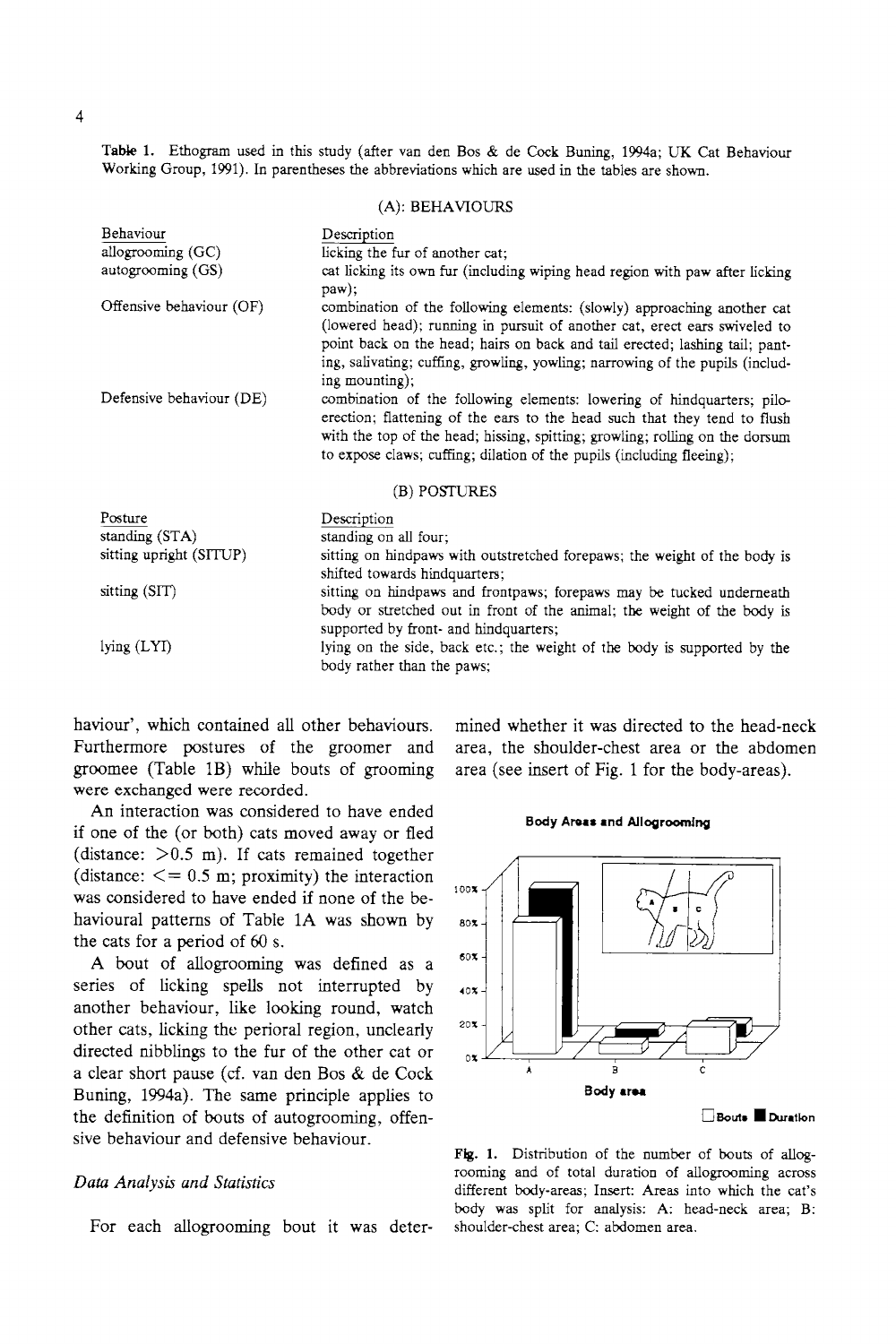Postures of the groomer and groomee were analysed by preparing a matrix containing postures for the groomer (rows) and the groomee (columns). The matrix was analysed using a Chi-square test (Sokal & Rohlf, 1981).

For each interaction the members of the interacting pair were denoted. Interactions were labelled unidirectional if only one animal groomed, otherwise bidirectional. Interactions between the same individuals, i.e. the same pair, were added to obtain one score (frequency, duration) per behavioural pattern per member of a pair. Thus for each member of a pair one score per behavioural pattern (frequency, duration) was obtained, whether the animal had been an initiator or a recipient in an interaction.

Scores (frequency, duration) per behavioural pattern per individual were totalled, i.e. for each individual one score (frequency, duration) per behavioural pattern was obtained, irrespective with whom the individual had interacted with as an initiator or as a recipient.

The number of interacting male-male (MM), male-female (MF) and female-female (FF) pairs was related to the maximal possible number of pairs for each category (MM,MF or FF pairs). For the final number of different grooming pairs an expected distribution was calculated based on the maximal number of pairs per category. The observed distribution and the expected distribution were subsequently compared using a Chi-square Goodness-of-Fit test (Sokal & Rohlf, 1981). Subsequently, means  $+$  SE's for the different behaviours of the MM, MF and FF pairs were calculated. Differences between males and female in MF pairs were analysed using paired t-tests.

To assess the effects of kinship, for each pair the overall scores of the different behavioural patterns (frequency, duration) were correlated with the coefficient of relatedness using Spearman rank correlation tests (Sokal & Rohlf 1981). Furthermore pairs were classified according to whether the animals were highly  $(r = >$ 0.25), intermediately  $(0.125 \le r \le 0.25)$  or distantly  $(r < 0.125)$  related. Differences in frequencies and durations of behavioural patterns between different categories were analysed using one-way Analysis of Variance (ANOVA).

Throughout the Results section MEAN+SE is reported unless otherwise stated. Reported pvalues are two-tailed unless otherwise stated, p-Values equal to or smaller than 0.05 were considered to indicate statistical significant differences.

# *RF~ULTS*

# *Interactions: General Aspects*

In total  $n=28$  sessions were recorded on video tape (23h45min) over a 6 month period. Ninety-two interactions were taped (3.9+0.4 interactions/h), but nine interactions (9.8%) could not be analysed, because interactions were only partly on screen and because other animals prevented reliable recording. No correlation existed between the temperature in the outside enclosure and the number of grooming interactions per h ( $rs=0.05$ ,  $n=25$ , ns).

Most often  $(n=78$  interactions; 94%) interactions (duration:  $103.9+15.7s$ ,  $n=83$ ; range 5.7-945.4s) started with one animal approaching or inviting another animal; only 5 interactions (6%) started with animals sitting or lying together (distance:  $\leq$  =0.5 m). In 89.7% of the approaches/invitations animals were more than 0.5 m apart before the interaction started. Accordingly in total  $84.3\%$  (n=70) of interactions started while animals were more than 0.5 m apart.

The majority of interactions (91.6%) was unidirectional. In case of bidirectional interactions the distribution of grooming in terms of bouts (correlation coefficient:  $r=0.28$ , df=5, ns) as well as duration ( $r=-0.02$ , df=5, ns) deviated from symmetry  $(r=1)$ .

Allogrooming was most often directed to the (dorsal part of the) head-neck area both in terms of number of bouts and duration (Fig. 1).

In the majority of cases  $(n=58$  interactions; 69.9%) interactions ended with one animal moving away ( $>0.5$  m); in only a small number of interactions  $(n=15; 18.1\%)$  animals remained within 0.5 m of one another. Ten interactions (12%) ended with the flight of an animal.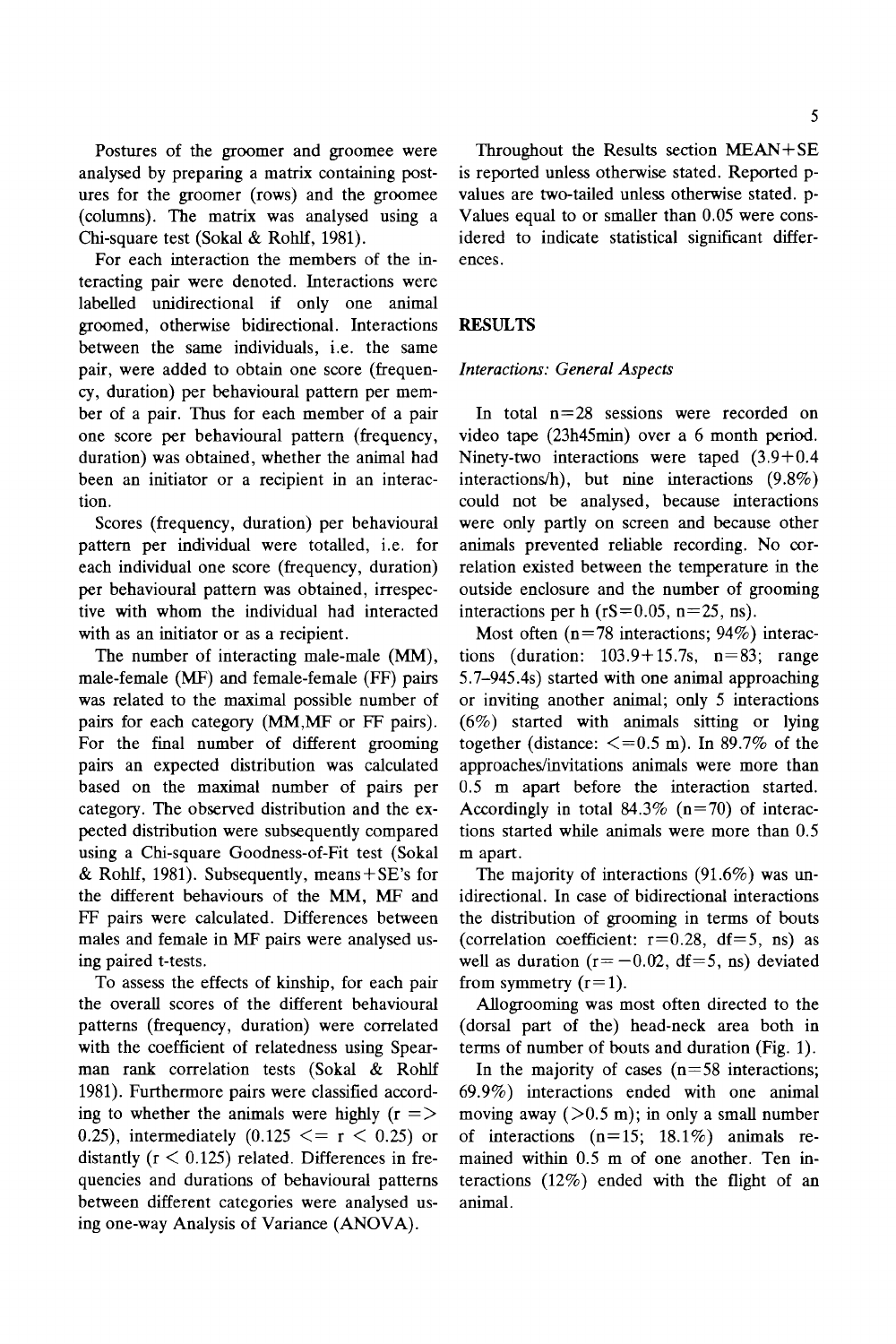# *Interactions: Behavio ural patterns*

Groomers were often standing (43.6%) or sitting upright (45.1%) whereas groomees were often sitting (46.6%; Table 2). Due to the large number of cells containing values smaller than 5 (9/16: 56.3%) a Chi-square could not be properly run. Yet, it should be noted that the cells containing the combination standing/sitting (groomer/groomee; 23.3%) and sitting uptight/sitting (18.8%) contained the highest values (Table 2).

In 34.9% of interactions agonistic behaviour (offensive or defensive behaviour) was recorded. If offensive behaviour was shown by either an initiator or recipient of an interaction  $(n=30 \text{ cases})$  it was more often shown by the groomer  $(70\%; n=21 \text{ cases})$  than by the groomee (30%;  $n=9$  cases). Bouts of offensive behaviour shown by the groomer  $(n=26$  bouts) were more often preceded  $(80.8\%; n=21)$ bouts) than followed (19.2%;  $n=5$  bouts) by bouts of allogrooming when both occurred. Bouts of defensive behaviour  $(n=18$  bouts) were more often preceded by bouts of offensive behaviour (83.3%;  $n=15$  bouts) than by bouts of allogrooming  $(16.7\%; n=3$  bouts) when both occurred.

A strong positive correlation between the

number of allogrooming and autogrooming bouts as well as between their durations was found for both initiators  $(r=0.63, df=81,$ P $< 0.001$  and r=0.42, df=81, P $< 0.001$  respectively) and recipients ( $r=0.47$ , df=81, P<0.001 and  $r=0.14$ ,  $df=81$ , n.s. respectively). These same correlations held when allogrooming and autogrooming scores of recipients and initiators were summed to the scores for different individuals  $(n=21$  individuals:  $r=0.92$ ,  $df=19$ , P $< 0.001$  and r=0.87, df=19, P $< 0.001$  respectively). Bouts of allogrooming  $(n=83$  bouts) more were often followed (60.2%) than preceded (39.8%) by bouts of autogrooming when both occurred.

## *Pairs: Males and Females*

In total, 37 different pairs were observed to groom (13.4% of all possible pairs; Table 3). The overall grooming rate was: 0.28+0.07 bouts/pair/h. The distribution of allogrooming across pairs was asymmetric whether in terms of frequencies of grooming bouts (Fig. 2A) or total duration of grooming (Fig. 2B).

The 37 pairs showed 83 interactions. Most interactions consisted of males interacting with one another: MM: 54 (65.1%), MF: 26 (31.3%) and FF: 3 (3.6%). In the 26 MF interactions,

**Table** 2. Occurrences of combinations of postures of groomer (rows) and groomee (columns) while bouts of grooming were delivered. Tot: totals for rows or columns. For abbreviations of behaviours see Table 1.

| Tot |
|-----|
| 58  |
| 60  |
|     |
| 10  |
| 133 |
|     |

**Table 3.** Total number of different pairs interacting  $(n=37)$ . Since in the majority of sessions (67.9%) 10 rather than 11 females were present the values were calculated using the smaller number of females leading to a slight overestimation of the contribution of females. %tot: number of pairs expressed as percentage of total number of pairs (n=37); %class: observed number of pairs per class expressed as percentage of the total number of pairs per class (MM:  $n=91$  pairs; MF:  $n=140$  pairs; FF:  $n=45$  pairs); int/pair: number of interactions per pair.

| class | observed $(\%$ tot) | expected $(\%$ tot) | $\%$ class | int/pair    |
|-------|---------------------|---------------------|------------|-------------|
| MМ    | 18(48.6)            | 12(33.0)            | 19.8       | $3.0 + 0.7$ |
| MF    | 16(43.2)            | 19(50.7)            | 11.4       | $1.6 + 0.3$ |
| FF    | 3(8.1)              | 6(16.3)             | 6.7        | $1.0 + 0.0$ |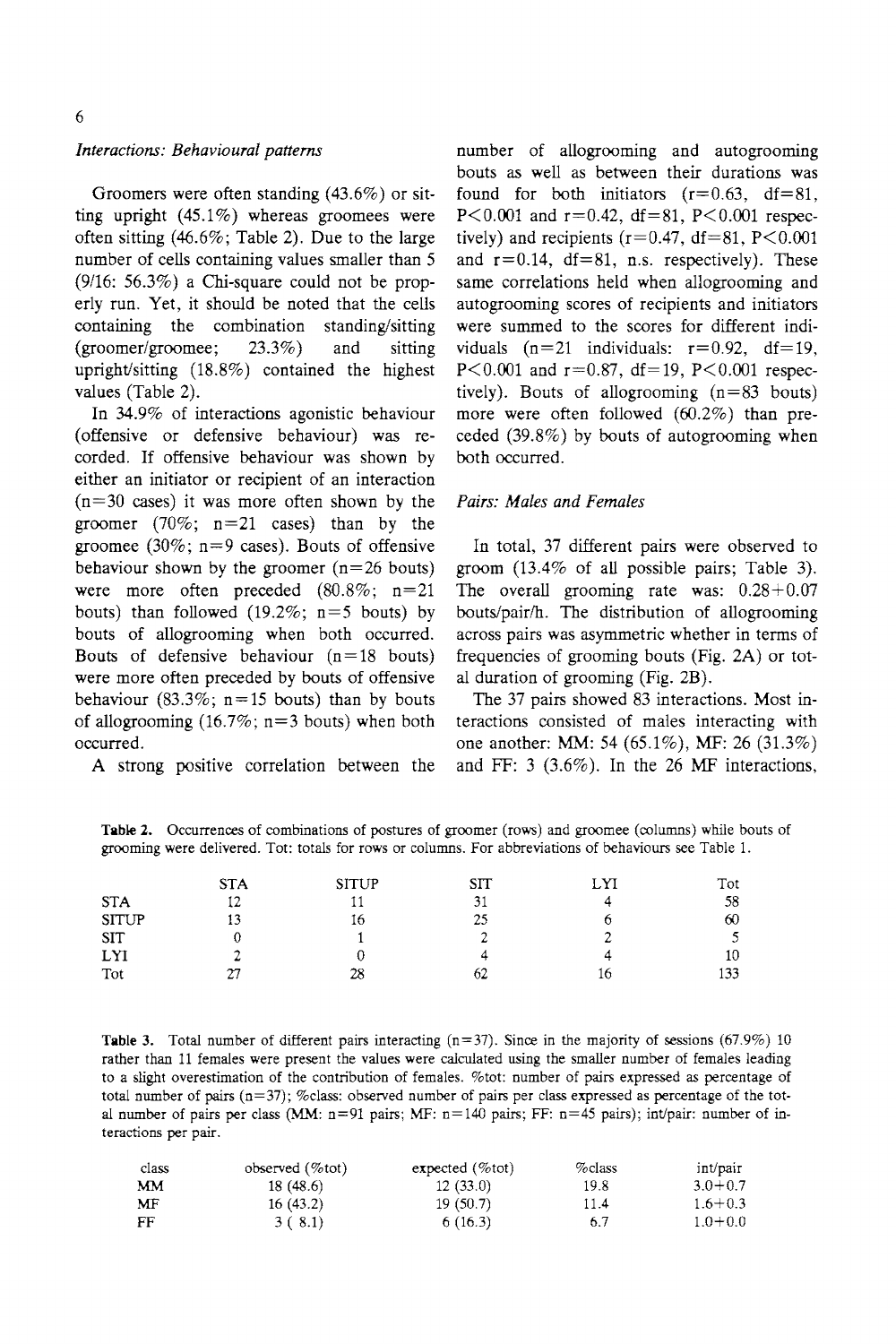#### **Frequency of Allogrooming**



#### **Duration of Allogrooming**



Fig. 2. Relationships between frequencies (panel A) 50 and durations (panel B) of allogrooming of different members (individuals A and B) of pairs  $(n=37$  in total) in which allogrooming occurred. The labels A and B  $40$ were arbitrarily assigned to members of pairs. Although this prohibits calculating correlation coefficients properly 30 (any change in A and B leads to different results) the distributions in panels A and B (for which correlation  $20$  coefficients are: frequency:  $r=0.04$ ,  $df=35$ , ns; duration:  $r=-0.05$ , df=35, ns) make clear that there is no 1:1 distribution in pairs (shown by the dotted line under the  $\frac{10}{10}$ angle of 45 degrees in both panels) no matter how the labels A and B are assigned to individuals. Some dots reflect more than one data-point. These are indicated in  $0.0$ the panels.

males acted as initiator in 80.8% of cases (n=21), females in 19.2%. Males behaved accordingly as initiator in nearly all interactions  $(90.4\%; n=75)$ .

In the 26 MF interactions, males delivered all allogrooming bouts in 17 cases (65.4%), females in 6 cases (23.1%); both delivered bouts in 3 cases (11.5%). In MF pairs (n=16), males appeared to deliver more allogrooming bouts per interaction than females  $(3.0+0.9 \text{ vs } 10^{-10})$  $0.9+0.3$ .

In MF pairs  $(n=16)$ , males groomed females more often in 62.5% of cases whereas the reverse was true in 37.5% (Chi-square Goodnessof-Fit, n.s.). Males tended to groom females

#### **Duration of AIIogroomlng**







Fig, 3, Relationship between coefficient of relatedness (r) and frequency (panel A) and duration (panel B) of allogrooming in pairs  $(n=37)$ . Some dots reflect more than one data-point. These are indicated in the panels.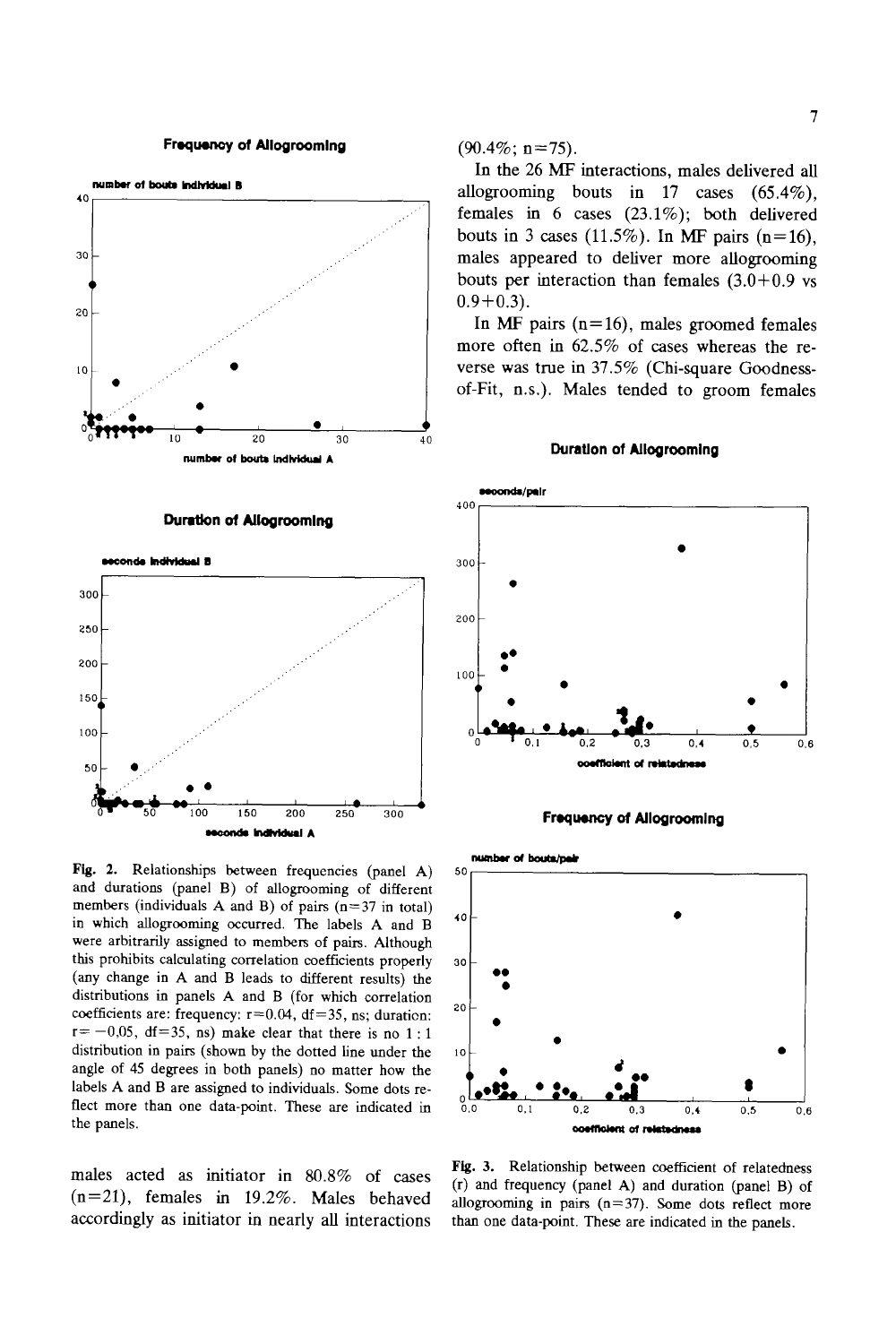longer than females males (40.3+20.8s vs 3.4+1.8s;  $t=1.777$ , df=15, P<0.10); no other differences were observed.

# *Pairs: Rank Order*

In MM pairs in which differences in rank existed  $(n=12 \text{ of } n=18 \text{ pairs})$  higher ranking males groomed lower ranking males more often than the other way round in 75% of pairs  $(n=9)$ pairs). In two of three FF pairs in total in which a rank difference existed higher ranking females groomed lower ranking females more often than the other way round. Accordingly, higher ranking animals groomed lower ranking animals more often than the other way round in 78.6% of pairs ( $n=11$ ); the reverse was true in 21.4%  $(n=3; n=14$  pairs in total). This is significantly different from a  $50-50\%$  distribution (Chisquare Goodness-of-Fit:  $4.571$ ,  $df=1$ ,  $P<0.05$ ).

# *Pairs: Kinship*

None of the behavioural patterns showed any correlation with the coefficient of relatedness, whether in terms of number of bouts or durations of patterns per pair (all  $rS$ ,  $P > 0.05$ ). Fig. 3 shows the data for frequencies (panel A) and durations (panel B) of allogrooming. Analysing the data in terms of classes of relatedness (high, intermediate and distantly) showed the same picture (all one-way Anova's:  $P > 0.05$ ; not shown).

# **Discussion**

## *General*

This is the first detailed study on allogrooming in adult domestic cats in confinement. Until now allogrooming has been mentioned to occur among adults in confinement (Leyhausen, 1979; Podberscek et al., 1991; Brown, 1993; van den Bos & de Cock Buning, 1994a,b; Smith et al., 1994; van den Bos, 1995a,b; van den Bos & de Vries, 1996) but its function remained obscure.

In only a few pairs allogrooming was observed in this colony of females and males. Especially the number of female pairs (6.7%) appeared to be low compared to other studies (van den Bos & de Cock Buning, 1994a; van den Bos, 1995a: 53-95%). Although it has been shown that animals become less affiliative and more aggressive towards one another when an observer is present (Brown, 1993) this is unlikely to account for this low number. Brown (1993) observed cats in the outside enclosure using a closed video-circuitry in a situation in which the cats could freely move between the inside and outside enclosure. Recalculating her data showed that also under these conditions only a small number of pairs, i.e. 15.7%, was observed to groom in the outside enclosure (Brown, 1993; 157h of observation). The low number of pairs is also not due to observing animals in the outside enclosure per se: recordings (using a closed video-circuitry) of the animals in the inside enclosure (room A) revealed a low number of grooming pairs (5.8%; 22h55 min observation over a 4 month period, Van den Bos unpublished data). The low density (0.16 cat/sqm) under which the animals were living may however have been a contributing factor. For, previous studies showed a positive relationship between density  $(0.42-0.60)$ cat/sqm) and the number of grooming pairs in group living females in confinement  $(53-95\%;$ van den Bos, 1995a,b), i.e. the lower the density the lower the number of grooming pairs.

Neutering may have been a contributing factor as well. For, it has been found that the sexual cycles in females affect the likelihood that females groom one another: females rub onto females while in oestrus and receive allogrooming in return during such interactions (van den Bos & de Cock Buning, 1994a). As to the males it should be noted that previous studies showed that intact confined males also groom one another (Podberscek et al., 1991; van den Bos & de Cock Buning, 1994b). Whether neutering facilitates the occurrence of grooming in males or not remains an open question as yet. It should be noted that for females and males the structure of allogrooming sequences does not appear to be affected by neutering (see Brown, 1993; van den Bos & de Vries, 1996).

Males appeared to be more active groomers than females, both among themselves and in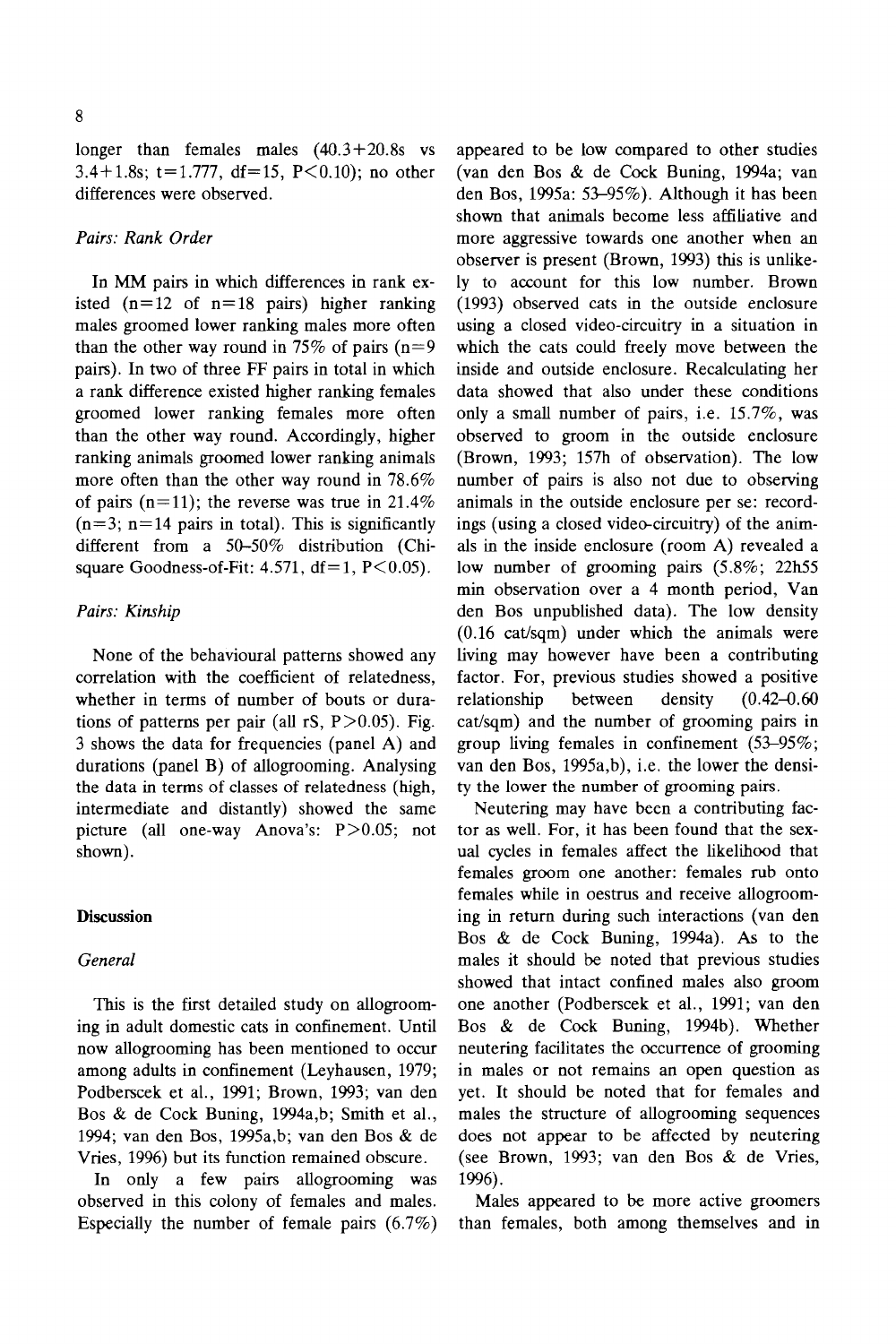male-female interactions. The latter observation will be discussed below within the context of different hypotheses on grooming. The former however seems to be surprising in view of the fact that males are normally wandering solitarily and hardly interact (Bradshaw, 1992; Bradshaw & Brown, 1992). As indicated above neutering per se does not seem to be a decisive factor. Rather it may be suggested that confinement per se, a situation in which animals are constantly near another and in which there are ample opportunities for males to interact may be a contributing factor (see below).

Despite the relatively low number of interacting pairs and the strong involvement of males the data allow along with those of previous studies to discriminate between different hypotheses on allogrooming in cats.

# *Allogrooming: Alternative Hypotheses*

The present data confirm the notion that allogrooming is neither a hygienic behaviour nor a way of establishing relationships with animals with whom it may be advantageous to affiliate (see Introduction for references).

First, interactions were most often unidirectional, and if bidirectional highly asymmetric. This is furthermore reflected in the asymmetry in frequencies and durations of aUogrooming in pairs (cf. van den Bos & de Cock Buning, 1994a). Secondly, differences existed with respect to the percentages of grooming pairs per sex class. Thirdly, higher ranking animals directed more grooming to lower ranking animals than the other way round (cf. van den Bos & de Cock Buning, 1994a). Fourthly, grooming was not affected by kinship.

Previously it has been hypothesized that allogrooming may be a way of reducing tension between animals which are living near one another (van den Bos & de Cock Buning, 1994a). Two different hypotheses may be formulated in this respect. First, allogrooming may serve as a way of redirecting (potential) aggression when overt aggression is too costly (Grant, 1963; Harrison, 1964; Wilson, 1975; Troisi et al., 1989; see also Spruijt et al., 1992; O'Brien, 1993; *hypothesis I*) and thereby reduce tension. Second, allogrooming may accelerate

the decrease of the stress-response of individuals (expressed through behavioural (Aureli & van Schaik, 1991) and physiological (Terry, 1970; Boccia et al., 1989; cf. Feh & de Mazieres, 1993) signs); a stress-response which has arisen because of conflicts (cf. reconciliation; see Kappeler & van Schaik, 1992 for review) or the proximity of another animal *(hypothesis II).* Different predictions arise from these hypotheses. Following observations in birds (Harrison, 1964) under *hypothesis I*  grooming is expected to be directed at the head-neck area since it is this area at which cats direct an attack onto others (Leyhausen, 1979). *Hypothesis II* does not predict a specific area in this respect. Under *hypothesis I* grooming may be accompanied by aggression during interactions (due to the balance between overt and redirection of aggression), while aggression is not expected to occur under *hypothesis II*. Furthermore following observations in rats (Grant, 1963) the frequency (and duration) of autogrooming (expressing the level of tension in cats as a result of the balance between overt and redirection of aggression (Maestripieri et al., 1992; Spruijt et al., 1992; Willemse et al., 1994; Willemse & Spruijt, 1995; van den Bos, 1996)) and the frequency (and duration) of allogrooming are expected to be positively correlated in individuals during interactions under *hypothesis*  I. In contrast, under *hypothesis II* the frequency (and duration) of autogrooming, expressing the level of the stress-response due to conflict or proximity (Willemse et al., 1994; Willemse & Spruijt, 1995; van den Bos, 1996), are expected to be decreased in the groomee, since allogrooming reduces the level of the stress-response in the groomee (cf. Aureli & van Schaik, 1991; Spruijt et al., 1992); in fact a negative correlation may therefore be expected in individuals between the frequency (and duration) of autogrooming and the ffequencey (and duration) of allogrooming received. Finally, following observations in birds (Harrison, 1964), rats (Grant, 1963) and primates (O'Brien, 1993) aIlogrooming is expected to flow downrank under *hypothesis I,* while this is expected to be rank-neutral or uprank under *hypothesis 11.* 

The question arises then as to what extent the data fit *hypothesis I* (redirecting (potential)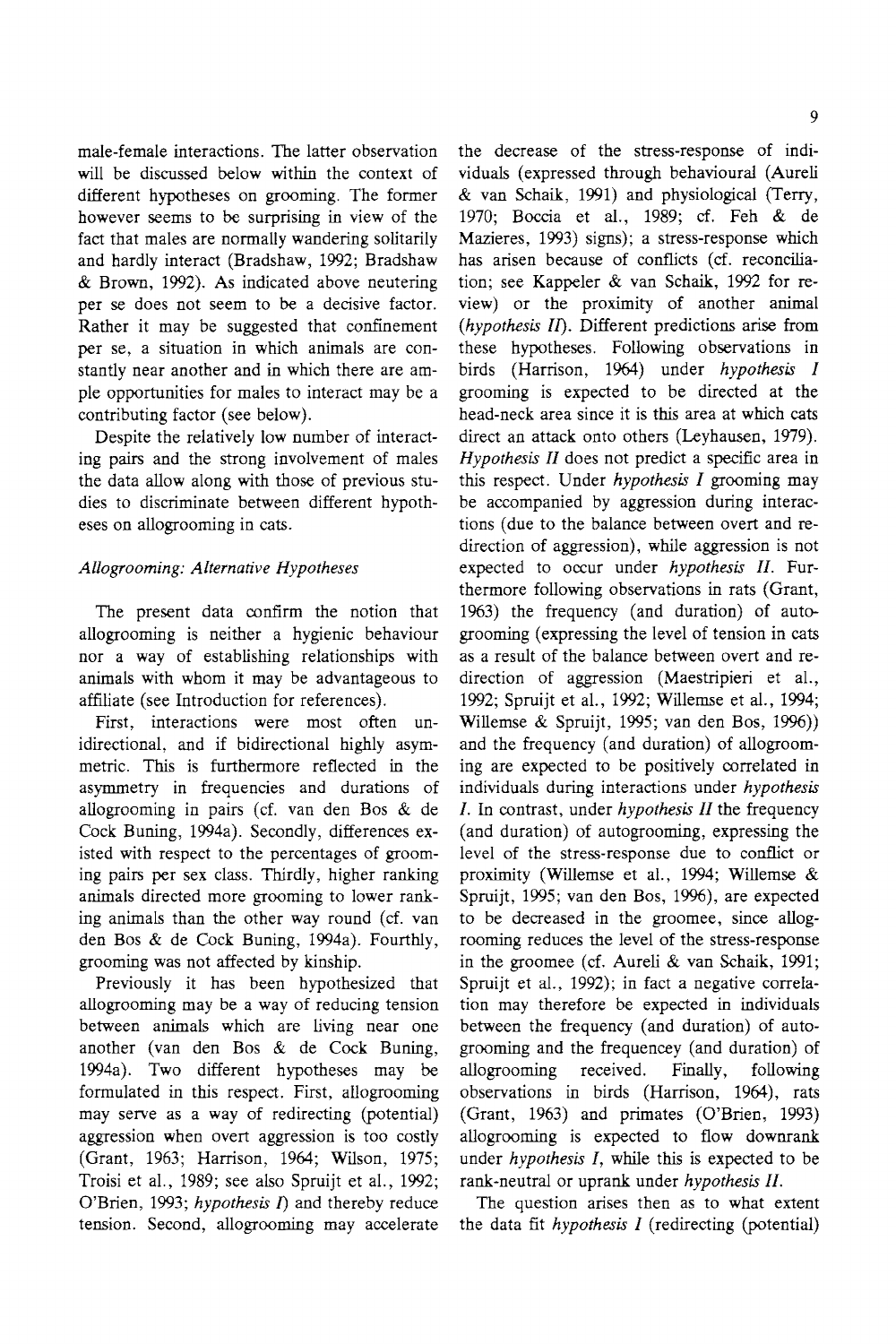In line with previous observations (van den Bos & de Cock Buning, 1994a; van den Bos et al., unpublished data) it was found that offensive behaviour was more often displayed by the groomer — most often after grooming bouts — Moreover offensive behaviour appeared in the same factor as allogrooming when the individuals' behaviour was factor analysed (van den Bos, unpublished data). This seems to argue against *hypothesis H.* Furthermore, it was found that higher ranking animals were more likely to show allogrooming than lower ranking animals (cf. van den Bos & de Cock Buning, 1994a). Higher ranking cats are the more aggressive, lower ranking the more fearful animals (van den Bos & de Cock Buning, 1994a; van den Bos & de Vries, 1996). Together with the fact that males (being heavier and stockier) tended to show more grooming to females than the other way round in male-female pairs, it may in general be stated that the animal with the larger Resource Holding Potential (RHP; larger sized, heavier, and potentially more threatening animal) is more likely to show allogrooming than the animal with the smaller RHP (van den Bos & de Vries, 1996). The fact that the groomer often adopted a higher posture than the groomee while grooming (see also Fig. 1 in Macdonald et al., 1987; cf. Harrison, 1964) is consistent with this notion, i.e. the cat's higher or lower social status is reflected in its posture (see van Hooff & Wensing, 1987). These data argue in favour of *hypothesis I. The* observation that cats directed grooming most often towards the head-neck area also fits this hypothesis.

The fact that frequencies (as well as durations) of allogrooming and autogrooming were strongly positively correlated in individuals argues in favour of *hypothesis* I. ff the occurrence of autogrooming is taken as a sign of tension in the groomer (Goosen, 1980; Troisi & Schino, 1987; cf. Willemse et al., 1994; Willemse & Spruijt, 1995; van den Bos, 1996; see also Maestripieri et al., 1992) the observation that autogrooming often followed allogrooming (cf. Grant, 1963) suggests that tension is gradually building up in the groomer during the interaction. This fits the forementioned observa-

tion that offensive behaviour occurs often after a groomer groomed its partner. Again this argues against *hypothesis H* but in favour of *hypothesis I.* 

Previously, a positive correlation was observed between the frequency of grooming and proximity scores of pairs (van den Bos & de Cock Buning, 1994a; cf. 1994b). These data suggested that grooming and proximity are either expressing two sides of the same coin, i.e. both measures are expressing a mutual preference of animals, or that one induces the other (cf. Troisi et al., 1989). The analysis in the present study eliminated the problem of the previous study that grooming and proximity were not assessed independently. The present data show that allogrooming is neither induced by proximity nor induces proximity. This fits in with the notion that grooming pairs do not necessarily have higher proximity scores than non-grooming pairs (van den Bos & de Cock Buning, 1994a). Yet, it should be noted that in the inside enclosure (room A, in which cats normally sleep) allogrooming occurred more often when animals were already near one another for some time as well as remained near one another more often than in the outside enclosure (van den Bos unpublished data). Taken together these data suggest that allogrooming and proximity may rather independently express a mutual preference of cats for one another (two sides of the same coin) than that one induces the other (see Troisi et al., 1989). The immediate causation of grooming may therefore not be another cat's proximity with a resultant increase in tension, which is alleviated by allogrooming, but rather the mere presence of a cat with which the existence of a bond or social position (high and low rank) needs to be confirmed. These data argue against *hypothesis H.* 

Overall the foregoing data strongly suggest that allogrooming between adult cats in confinement may be a form of redirecting (potential) aggression. A cost-benefit analysis for groomer and groomee suggests the following. The groomer would enjoy the benefit of not engaging in costly overt aggression in order to maintain its position, the groomee the benefit of not being attacked by its opponent (cf. O'Brien, 1993). In confinement such aggression regulat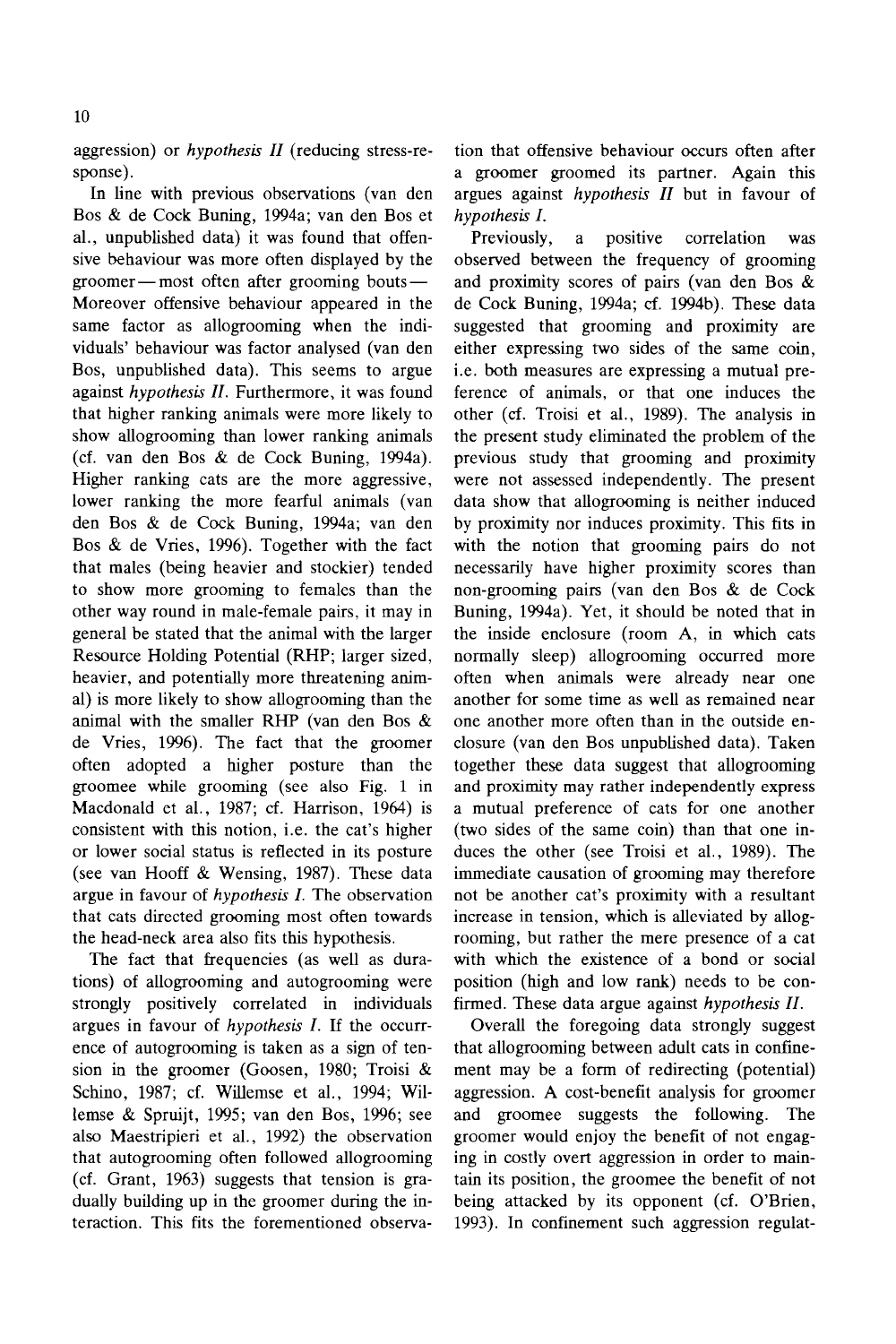ing mechanisms may be important. This view is consistent with the observed positive correlation between the density of groups and the mean rate of grooming (bouts/h/pair) in these groups, and negative correlation between density and the mean rate of agonistic interactions (interaction/h/pair): with increasing densities there is a shift towards the expression of more grooming and less overt aggression (and less rigid rank orders; van den Bos, 1995a,b).

# *Allogrooming in free-ranging domestic cats*

Although studies on confined non-breeding animals may not be conclusive with respect to the function of a behavioural pattern (see Krebs & Davies, 1993) such studies may allow to formulate a working hypothesis for the function of a behaviour, which can be subsequently tested under free-ranging and freely breeding conditions (see also van den Bos & de Vries, 1996).

ff the hypothesis is forwarded that the function of allogrooming is to redirect (potential) aggression in cases where overt aggression is too costly and allows animals thereby to remain in one another's presence (cf. Harrison, 1964), it may be predicted that under free-ranging conditions this behavioural pattern would occur in groups under conditions in which it may be necessary to maintain bonds, e.g. in case of cooperative defense of resources or communal nursing and raising of kittens. Under free-ranging conditions related females with their dependent offspring form the core of groups (Bradshaw, 1992; Bradshaw & Brown, 1992). In line with the foregoing prediction grooming has been observed between (related) females (a mother and her two adult daughters), which defended their resources and cooperated in raising their young (Macdonald et al., 1987). Furthermore grooming occurred between these (related) females and a tom cat who appeared to be the breeding tom of this group. Although further data are lacking, the observation that in two colonies of free-ranging non-breeding (related and non-related) cats hardly any grooming occurred (Brown, 1993) seems consistent with this view.

# *Conclusion*

All in all the data suggest that allogrooming in domestic cats may be a way of redirecting (potential) aggression when aggression is too costly, i.e. they suggest that allogrooming allows animals to remain to live in one another's presence and establish short-term and long-term bonds. Future studies are directed at whether this is a characteristic of species with facultative social structures like domestic cats (see introduction), and whether this function holds for other group-living felids, like lions and (male) cheetah's, as well.

*Acknowledgements - The* author wishes to express his gratitude to Dr. John Bradshaw (University of Southampton, Southampton, U.K.) for allowing him to study the colony of cats, his hospitality during his visit to Southampton, and his constructive criticism during the project. Furthermore the author acknowledges two anonymous referees for their constructive comments which helped to improve the quality of this paper. This study was supported by a travel grant of the Netherlands Research Organization (NWO).

# **References**

- Aureli, F. & C.P. van Schaik 1991 Post-conflict behaviour in long-tailed macaques *(Macaca fascicularis*): II. coping with the uncertainty. *Ethology 89:* 101-114.
- Boccia, M.L., M. Reite & M. Laudenslager 1989 On the physiology of grooming in a pigtail macaque. *Physiol. Behav. 45* : 667-670.
- Bos, van den R. 1995a Enige inzichten in het sociale gedrag van katten. *Biotechniek 34:*  27-31.
- Bos, van den R. 1995b Recent insights in cat social behaviour. *ANZCCART News 8(4):5- 6.*
- Bos, van den R. 1996 Post conflict behaviour in domestic cats in confinement, Proceedings of International Society for Anthrozoology Meeting in Cambridge, UK, 24-26th July 1996, p.65.
- Bos, van den R. & Tj. de Cock Buning 1994a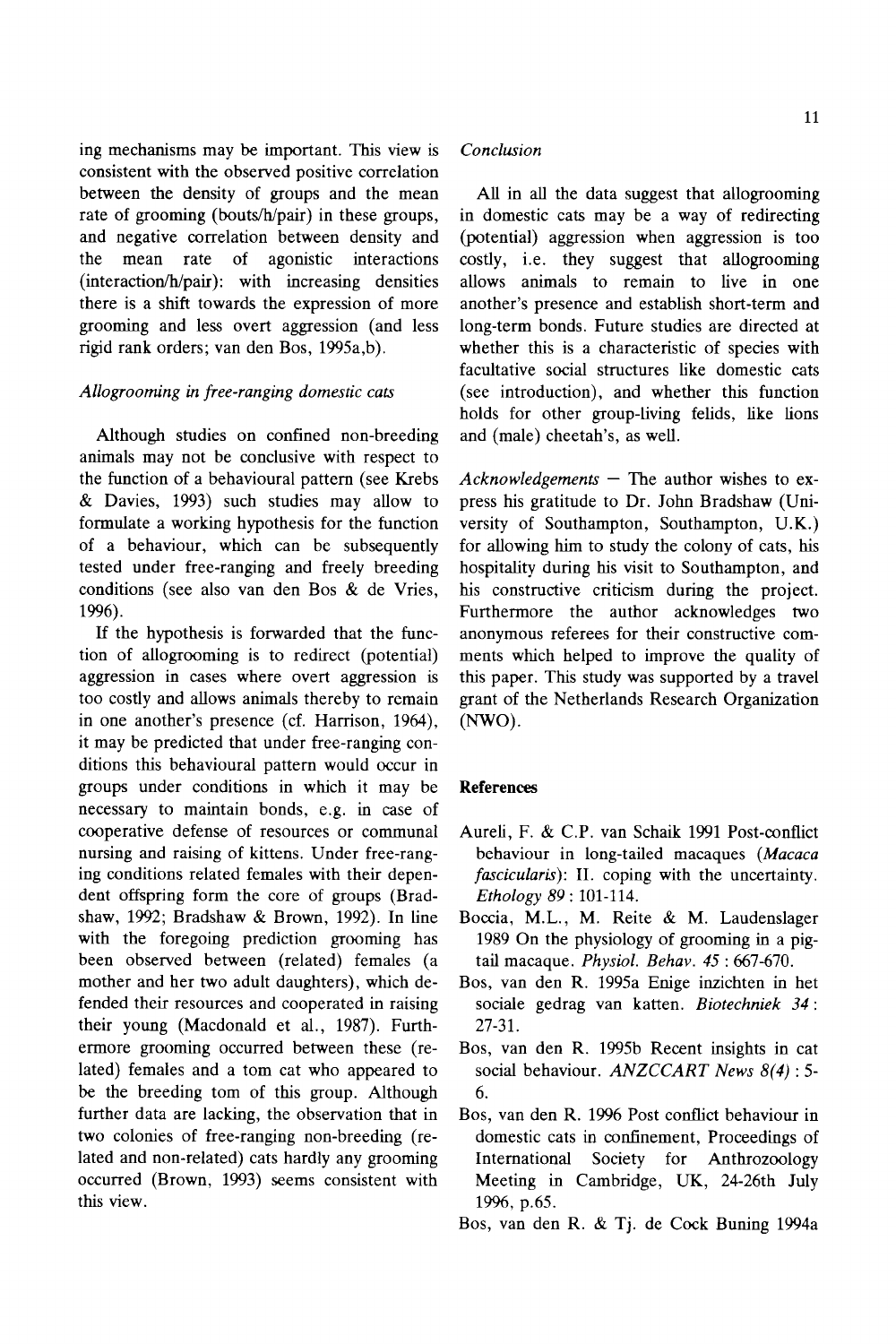Social behaviour of domestic cats *(Fells lybica forma catus* L.): A study of dominance in a group of female laboratory cats. *Ethology 98 :*  14-37.

- Bos, van den R. & Tj. de Cock Buning 1994b Social and non-social behaviour of domestic cats *(Fells cams* L.): a review of literature and experimental findings. In: (Bunyan, J (ed.)) *Welfare and Science* Royal Society of Medicine Press London pp.53-57.
- Bos, van den R & H. de Vries 1996 Clusters in social behaviour of female domestic cats *(Felis silvestris catus)* living in confinement, *J. Ethol. 14:* 123-131.
- Bradshaw, J.W.S. 1992 The Behaviour of the Domestic Cat. C.A.B. International, Wallingford, U.K.
- Bradshaw, J.W. & S.L. Brown 1992 Social behaviour of cats. Tijdschrift voor Diergeneeskunde vol 117 Suppl. 1, pp.54S-56S.
- Brown, S.L. 1993 The Social Behaviour of Neutered Domestic Cats *(Felis catus),* PhD Thesis University of Southampton. Southampton, U.K.
- Feh, C. & de J. Mazieres 1993 Grooming at a preferred site reduces heart rate in horses. *Anim. Behav.* 46: 1191-1194.
- Goosen, C. 1980 On grooming in Old World monkeys, PhD Thesis University of Leiden, Leiden, the Netherlands.
- Grant, E.C. 1963 The analysis of the social behaviour of the male laboratory rat. *Behaviour 21* : 260-281.
- Harrison, C.J.O. 1964 Allopreening as agonistic behaviour. *Behaviour 24:* 161-209.
- Hart, B.L. & L.A. Hart 1992 Reciprocal allogrooming in impala, *Aepyceros melampus. Anita. Behav.* 44: 1073-1083.
- Hemelrijk, C.K. 1990 Models of, and tests for, reciprocity, unidirectionality and other social interaction patterns at a group level. Anim. *Behav.* 39:1013-1029.
- Hemelrijk, C.K. & A. Ek 1991 Reciprocity and interchange of grooming and 'support' in captive chimpanzees. Anim. Behav. 41:923-935.
- Hooff, van J.A.R.A.M. & J.A.B. Wensing 1987 Dominance and its behavioral measures in a captive wolf pack, In: *Man and Wolf*  (Frank, H. ed.) Junk Publishers, Dordrecht

pp.219-252.

- Kappeler, P. & C.P. van Schaik 1992 Methodological and evolutionary aspects of reconciliation among primates. *Ethology* 92:51-69.
- Krebs, J.R. & N.B. Davies 1993 An introduction to Behavioural Ecology, 3rd edition Blackwell Scientific Publications, Oxford.
- Leyhausen, P. 1979 Cat Behavior; The Predatory and Social Behavior of Domestic and Wild Cats. Garland STPM Press, New York and London.
- Liberg, O. & M. Sandell, M. 1988 Spatial organization and reproductive tactics in the domestic cats and other felids. In: The Domestic Cat: the Biology of its Behaviour. (Turner, D.C. & Bateson, P., eds.) Cambridge University Press, Cambridge, pp.83- 98.
- Macdonald, D.W., P.J. Apps, G.M. Carr & G. Kerby 1987 Social dynamics, nursing coalitions and infanticide among farm cats, *Felis catus. Adv. Ethology 28: 1-66.*
- Maestripieri, D., G. Schino, F. Aureli & A. Troisi 1992 A modest proposal: displacement activities as an indicator of emotions in primates. *Anim. Behav.* 44: 967-979.
- Mooring, M.S. & B.L. Hart 1993 Effects of relatedness, dominance, age and association on reciprocal allogrooming by captive impala. *Ethology* 94:207-220.
- Natoli, E. & E. de Vito 1991 Agonistic behaviour, dominance rank and copulatory success in a large multi-male feral cat, *Felis catus*  L., colony in central Rome. *Anim. Behav. 42*  :227-241.
- O'Brien, T.G. 1993 Allogrooming behaviour among adult female wedge-capped capuchin monkeys. *Anita. Behav.* 46 : 499-510.
- Podberscek, A.L., J.K. Blackshaw & A.W. Beattie 1991 The behaviour of laboratory colony cats and their reactions to a familiar and unfamiliar person. Appl. Anim. Behav. Sci. *31:119-130.*
- Seyfarth, R.M. 1976 Social relationships among adult female baboons. *Anim. Behav.* 24:917- 938.
- Seyfarth, R.M. 1977 A model of social grooming among adult female monkeys. *J. Theor. Biol. 65:671-698.*
- Seyfarth, R.M. 1980 The distribution of groom-